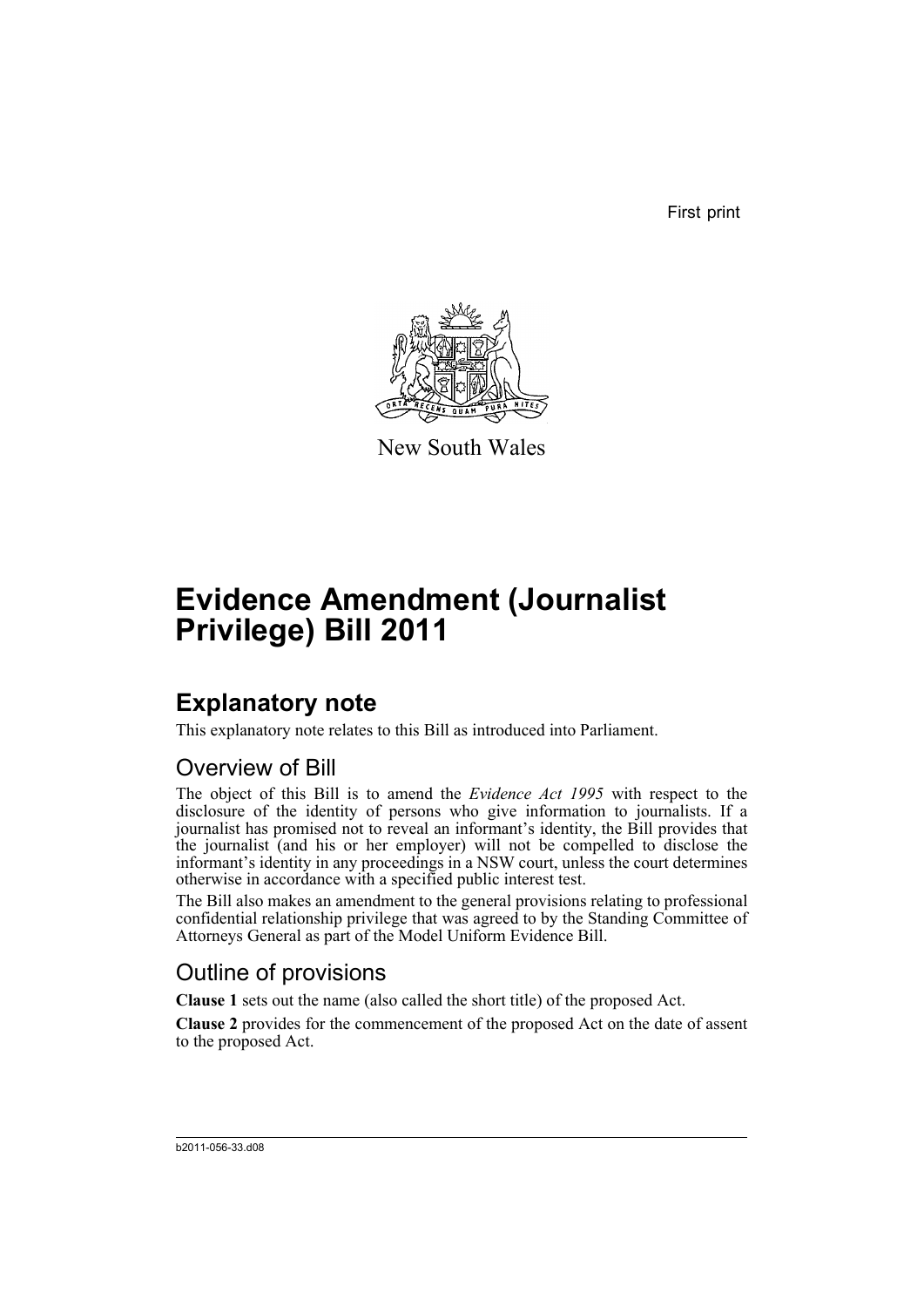Evidence Amendment (Journalist Privilege) Bill 2011

Explanatory note

#### **Schedule 1 Amendment of Evidence Act 1995 No 25**

**Schedule 1 [3]** inserts proposed Division 1C into Part 3.10 of the *Evidence Act 1995* relating to journalist privilege. A journalist (and his or her employer) will not be compelled to give evidence in any court proceeding that would disclose an informant's identity if the journalist has promised not to disclose the informant's identity. However, the protection will not apply if the court is satisfied that the public interest in having the informant's identity disclosed outweighs both any likely adverse effect of the disclosure on the informant (or on any other person) and the public interest in the communication of facts and opinion to the public by the news media (including the ability of the news media to access sources of facts). Journalist privilege is limited to persons who are engaged in the profession or occupation of journalism. The proposed provisions extend to information given by an informant before the commencement of the proposed Act but will not apply in relation to a proceeding the hearing of which has already commenced.

**Schedule 1 [4]** amends section 131A of the *Evidence Act 1995* to extend it to journalist privilege. The Act generally applies to the giving or adducing of evidence in court proceedings (including evidence of the contents of documents). Section 131A extends privileges in relation to the giving or adducing of evidence in court proceedings to the disclosure requirements made by subpoenas, pre-trial discovery and other pre-trial court processes.

**Schedule 1 [2]** amends the general provisions relating to professional confidential relationship privilege, which also apply to journalists, in accordance with the agreement of the Standing Committee of Attorneys General. A court will be required to take into account the public interest in preserving the confidentiality of protected confidences and protected identity information when it is deciding whether to make a direction that evidence may not be adduced because of professional confidential relationship privilege.

**Schedule 1 [1]** omits a redundant note.

**Schedule 1 [5]** enables savings and transitional regulations to be made as a consequence of the enactment of the proposed Act.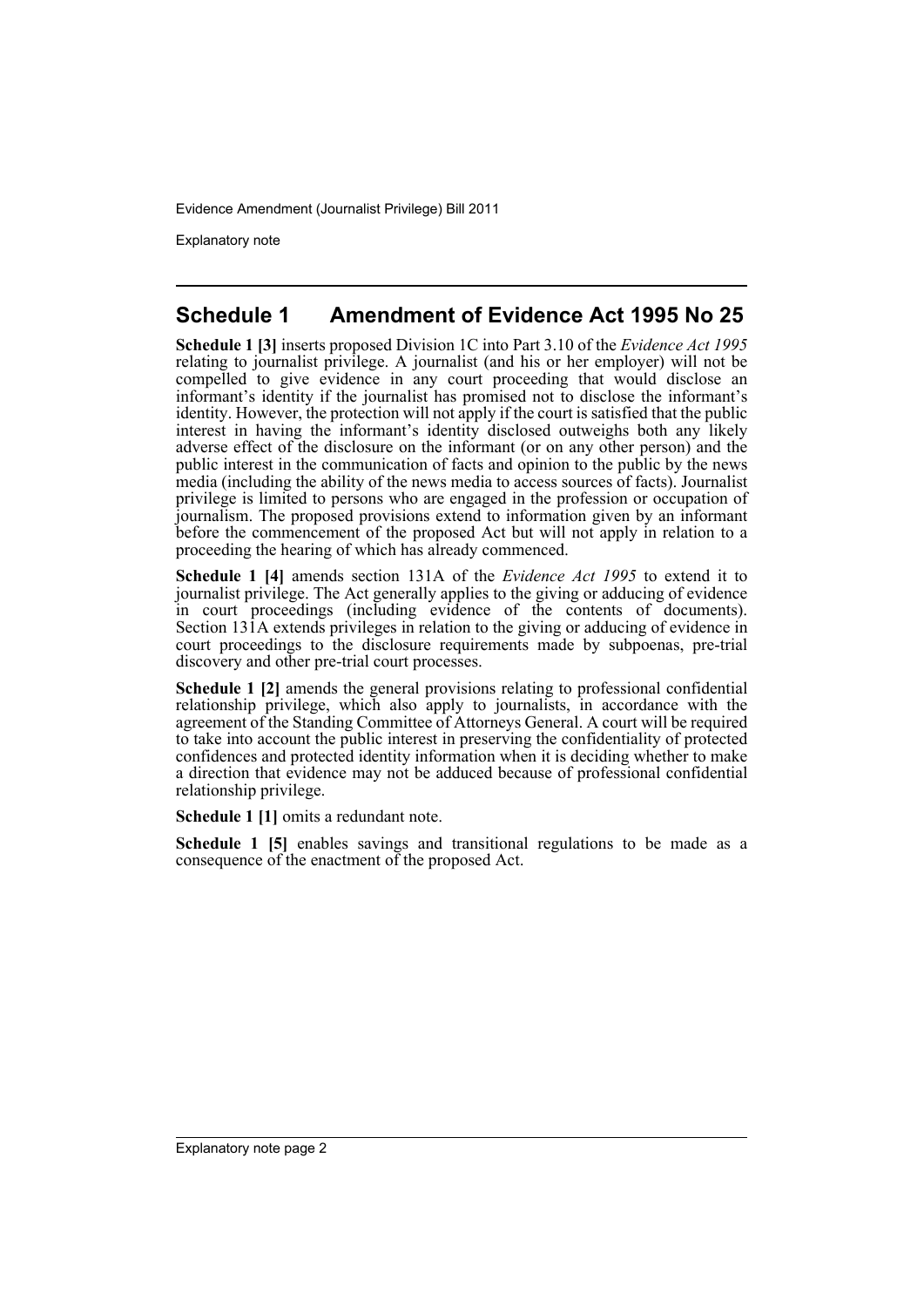First print



New South Wales

# **Evidence Amendment (Journalist Privilege) Bill 2011**

### **Contents**

|                                                 | Page |
|-------------------------------------------------|------|
| Name of Act                                     |      |
| 2 Commencement                                  |      |
| Schedule 1 Amendment of Evidence Act 1995 No 25 |      |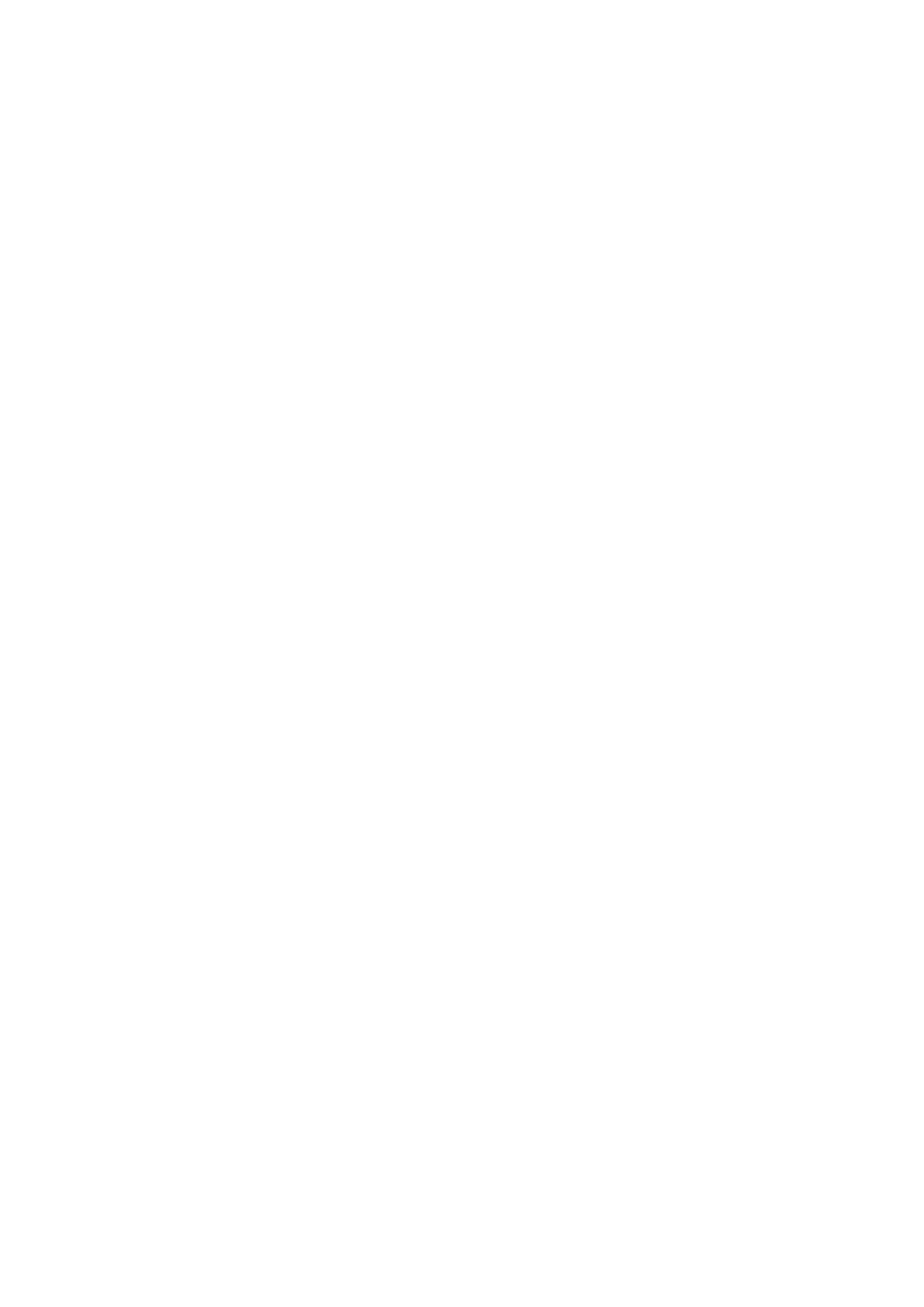

New South Wales

## **Evidence Amendment (Journalist Privilege) Bill 2011**

No , 2011

#### **A Bill for**

An Act to amend the *Evidence Act 1995* with respect to the disclosure of the identity of persons who give information to journalists; and for other purposes.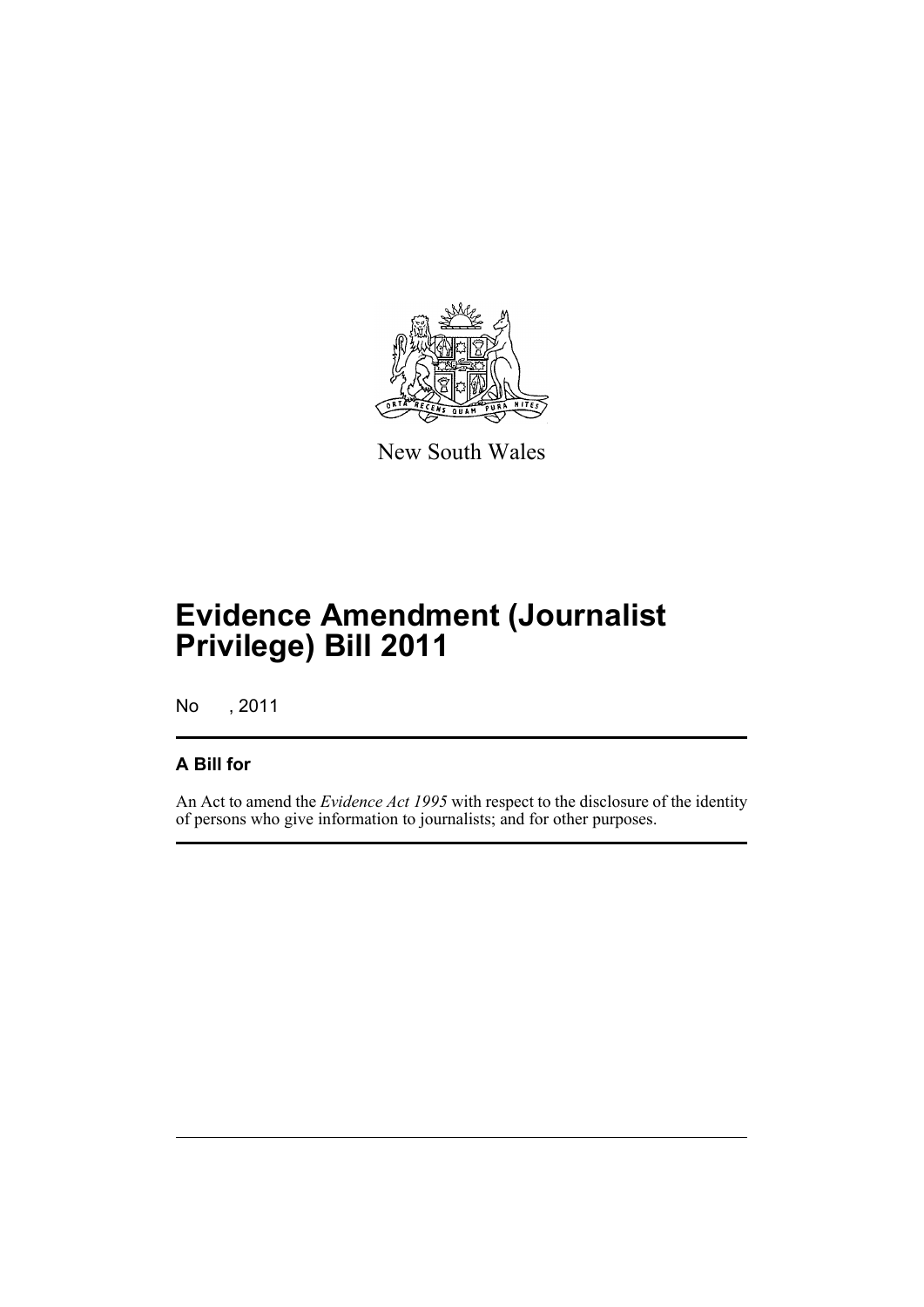<span id="page-5-1"></span><span id="page-5-0"></span>

| The Legislature of New South Wales enacts:                          |                |
|---------------------------------------------------------------------|----------------|
| Name of Act                                                         | $\mathcal{P}$  |
| This Act is the Evidence Amendment (Journalist Privilege) Act 2011. | 3              |
| <b>Commencement</b>                                                 | $\overline{a}$ |
| This Act commences on the date of assent to this Act.               | 5              |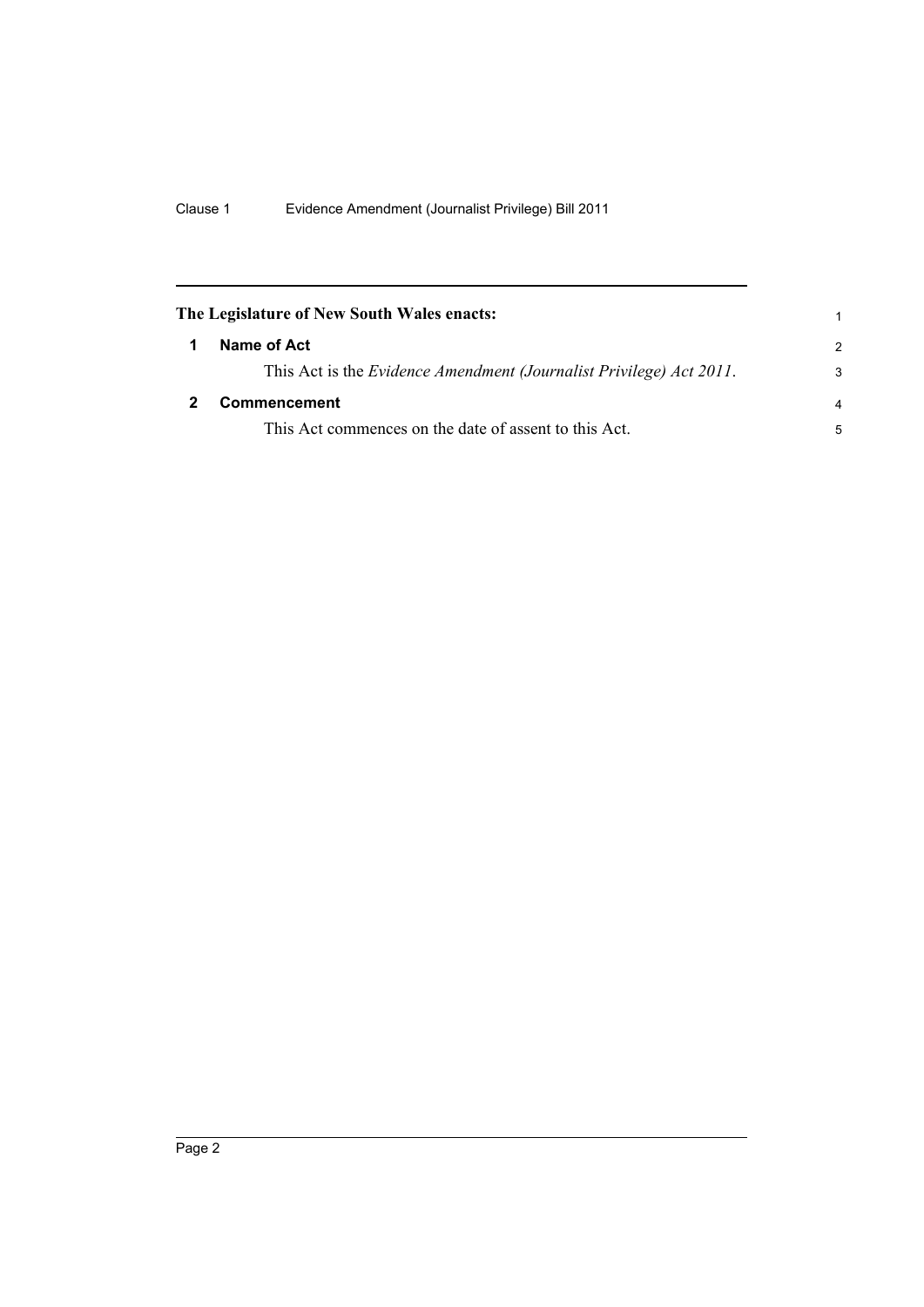Evidence Amendment (Journalist Privilege) Bill 2011

Amendment of Evidence Act 1995 No 25 Schedule 1

<span id="page-6-0"></span>

|       | <b>Schedule 1</b> |                    |                        | <b>Amendment of Evidence Act 1995 No 25</b>                                                                                                                      | $\mathbf{1}$        |
|-------|-------------------|--------------------|------------------------|------------------------------------------------------------------------------------------------------------------------------------------------------------------|---------------------|
| [1]   |                   |                    |                        | <b>Section 126A Definitions</b>                                                                                                                                  | $\overline{2}$      |
|       |                   |                    |                        | Omit the note to the definition of <i>protected confidence</i> in section 126A (1).                                                                              | 3                   |
| [2]   |                   |                    |                        | Section 126B Exclusion of evidence of protected confidences                                                                                                      | 4                   |
|       |                   |                    |                        | Insert at the end of section $126B(4)$ :                                                                                                                         | 5                   |
|       |                   |                    | (i)                    | the public interest in preserving the confidentiality of<br>protected confidences,                                                                               | 6<br>$\overline{7}$ |
|       |                   |                    | (i)                    | the public interest in preserving the confidentiality of<br>protected identity information.                                                                      | 8<br>9              |
| $[3]$ |                   |                    | Part 3.10, Division 1C |                                                                                                                                                                  | 10                  |
|       |                   |                    |                        | Insert after Division 1B:                                                                                                                                        | 11                  |
|       |                   | <b>Division 1C</b> |                        | Journalist privilege                                                                                                                                             | 12                  |
|       | 126J              |                    | <b>Definitions</b>     |                                                                                                                                                                  | 13                  |
|       |                   |                    |                        | In this Division:                                                                                                                                                | 14                  |
|       |                   |                    |                        | <i>informant</i> means a person who gives information to a journalist                                                                                            | 15                  |
|       |                   |                    |                        | in the normal course of the journalist's work in the expectation<br>that the information may be published in a news medium.                                      | 16<br>17            |
|       |                   |                    |                        | <i>journalist</i> means a person engaged in the profession or<br>occupation of journalism in connection with the publication of<br>information in a news medium. | 18<br>19<br>20      |
|       |                   |                    |                        | news medium means a medium for the dissemination to the                                                                                                          | 21                  |
|       |                   |                    | news.                  | public or a section of the public of news and observations on                                                                                                    | 22<br>23            |
|       | 126K              |                    |                        | Journalist privilege relating to identity of informant                                                                                                           | 24                  |
|       |                   | (1)                |                        | If a journalist has promised an informant not to disclose the                                                                                                    | 25                  |
|       |                   |                    |                        | informant's identity, neither the journalist nor his or her                                                                                                      | 26                  |
|       |                   |                    |                        | employer is compellable to give evidence that would disclose the<br>identity of the informant or enable that identity to be ascertained.                         | 27<br>28            |
|       |                   | (2)                |                        | The court may, on the application of a party, order that                                                                                                         | 29                  |
|       |                   |                    |                        | subsection (1) is not to apply if it is satisfied that, having regard                                                                                            | 30                  |
|       |                   |                    |                        | to the issues to be determined in the proceeding, the public                                                                                                     | 31                  |
|       |                   |                    |                        | interest in the disclosure of the identity of the informant<br>outweighs:                                                                                        | 32<br>33            |
|       |                   |                    | (a)                    | any likely adverse effect of the disclosure on the informant<br>or any other person, and                                                                         | 34<br>35            |